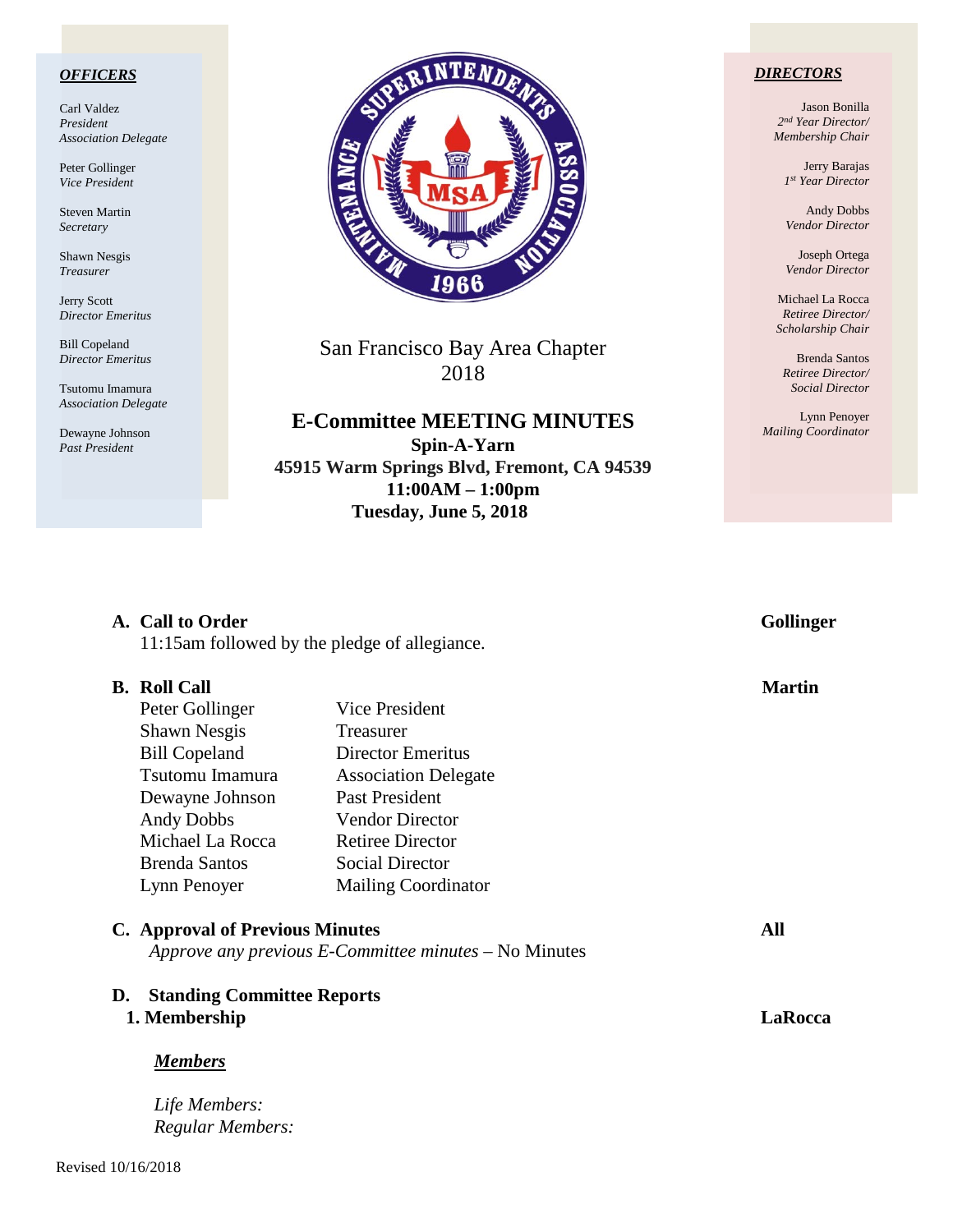#### *Vendor Members: Total Members: 333* S. Nesgis reports that he is working with Jason and Susie to resolve membership number issues.

#### **2. Life Members LaRocca/Santos**

No new members

#### **E.** Vendors Report Dobbs/Ortega

No new updates 1. No Soap Box for June meeting

#### **F. Association Report Imamura**

1. Foundation Report – T. Imamura reported more people at foundation meetings, fictitious business name is done. There was also discussion regarding the way treasurer reports are presented at the e-board level.

- 2. President Xavier Mendez expected to be at June meeting in Santa Clara.
- 3. We should develop a host committee and host a dinner for our leadership and President Mendez, either the night before or night of his visit (depending on his schedule).

#### **G. Training Coordinator Martin/Dobbs** NO REPORT

#### **H. Scholarships LaRocca/Imamura**

**Action Item:** Consider scholarship committee's recommendation

Award eight \$1,500 scholarships totaling \$12,000 as follows:

- 1. Alexis Corini
- 2. Bryce Bridge
- 3. Dante Pacini
- 4. Grace Beltramo Peggy Beltramo Memorial Scholarship
- 5. Justin Ramos
- 6. Logan Shaw Sandy Borman Memorial Scholarship
- 7. Luis Gonzalez
- 8. Nickolas Corini

Scholarship approval: Moved by M. La Rocca,  $2<sup>nd</sup>$  by S. Nesgis, all Ayes

#### **I. Golf Tournament Committee Report Ortega** NO REPORT

#### **J. Social Committee Santos Santos Committee Santos Santos Santos Santos Santos Santos Santos Santos Santos Santos Santos Santos Santos Santos Santos Santos Santos Santos Santos Santos Santos Santos Santos Santos Santos Sa**

B. Santos reported on possibility of going to Granton Casino for future trip.

#### **K. Treasurer's report Nesgis**

*Account totals:*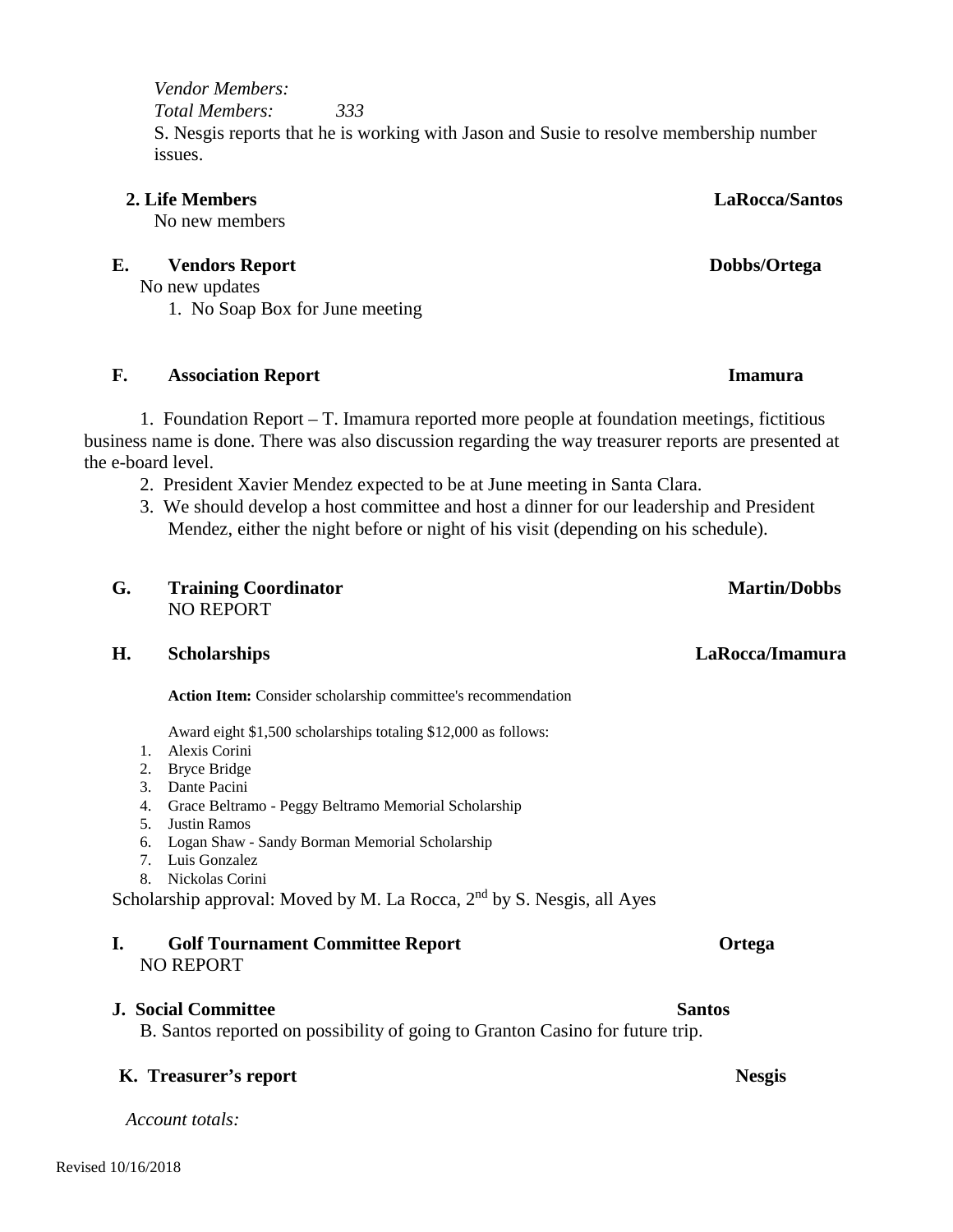| <b>Basic Checking</b> | S |               |
|-----------------------|---|---------------|
| Savings               | S |               |
| <b>TOTAL</b>          |   | \$ See Report |

*Approval of treasurers report: Moved by T. Imamura, 2nd by D. Johnson, all Ayes*

### **L. Technology/Regonline Report Bonilla/Nesgis**

*1. Status of Regonline – discussion on getting notices out sooner, membership tracking is biggest current issue.*

- *2. Laptop purchase – j. Bonilla will research*
- *3. Storing files electronically (Shawn & Jason)- ongoing, still using external hard drive*

### **L. Old Business**

- 1. Appointment of new Executive Board Delegate not yet
- 2. Format for vendors' appreciation membership meeting shelve for next meeting
- 3. August 2018 Meeting
	- a. Location City of Pleasanton
	- b. Topic MUTCD updates and tour of Pleasanton Sign Shop

### **M. New Business**

- **1. Recruitment of new directors – Discussed possible candidates**
- **2.** Host Dinner for Executive Board President visit in June **PROPOSE for SFBA to pay for the dinner**
- 3. Chapter Website/Webmaster Transitions Nesgis

 S. Nesgis reported on issues that have come up with current webmaster. Resolution was to transition to new website: sfmsa.org.

Proposal to gift Susie \$500 for her assistance with website and reg online issues. Moved by S. Nesgis, 2<sup>nd</sup> B. Copeland, all Ayes

## **O. Mailings Penoyer**

# **BBQ mailings have gone out.**

## **Announcements:**

 $\triangleright$  Next General Meeting – **June 21, 2018 - "MSA-SFBA Chapter Annual BBQ"** Location – 1680 Martin Ave., Santa Clara, Ca 95050 Hours: 11:00am – 2:00pm General meeting Host –Elks Lodge, Santa Clara

Soap Box Vendor - ??? none